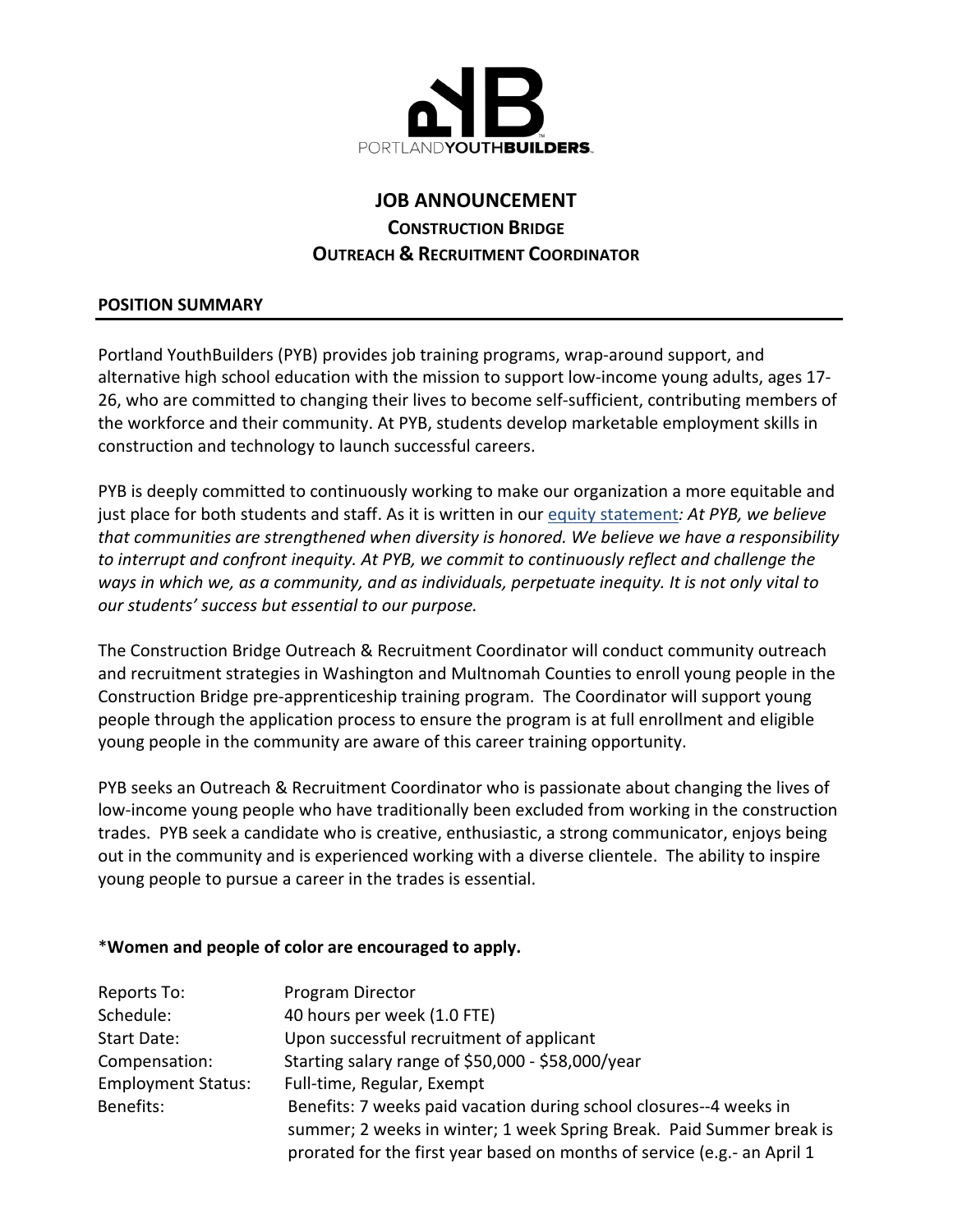start date would receive 5.5 days summer vacation, but a September 1 start date would receive 18.25 days in the first year). Most state recognized holidays are paid and employees accrue 1 personal day/month. PYB contributes \$650/month to Section 125 cafeteria plan for health care benefits, flexible spending accounts, and/or retirement savings; and provides a dollar‐for‐dollar employer match for retirement contributions up to 3% of salary with immediate vesting. PYB provides employee-paid life and long-term disability insurance. PYB offers a dynamic environment with great team of students and staff.

## **SUMMARY OF BROAD AREAS OF RESPONSIBILITY**

- Design and execute a comprehensive community outreach and recruitment strategy to attract an adequate pool of eligible program applicants including:
	- \*generate innovative marketing strategies to increase awareness of program \*increase and maintain visibility of our program within communities we serve \*create, maintain and expand partnerships with referral organizations
- Support young people through the application process including but not limited to:

\*lead informational sessions

\*assess applicants' eligibility and fit for the program

\*collect and file applicant documents within a provided timeline

\*communicate with applicants and their supports regarding admission needs and deadlines

\*communicate with referral partners

- \*provide applicants with individualized assistance as needed
- \*coordinate with other PYB departments to provide support
- \*maintain/create/optimize systems for data collection

\*support applicants during pre‐program orientation process

## **QUALIFYING KNOWLEDGE, SKILLS, AND EXPERIENCE**

- Demonstrated experience, competency, and commitment to community outreach and recruitment
- Demonstrated experience, competency, and commitment to designing and implementing creative/innovative marketing strategies
- Demonstrated experience in networking and/or developing community partnerships
- Demonstrated experience, competency, and commitment to serving a diverse population
- Ability to inspire and motivate young people
- Excellent organizational skills, multi-tasking abilities, attention to detail, and the ability to improvise and work through uncertainties
- Excellent written and verbal communication skills
- Capacity to collaborate with colleagues across departments
- Valid Oregon Driver's License and strong driving record (position may include local travel for outreach activities)
- Bilingual preferred
- Ability to pass a criminal background check and drug test